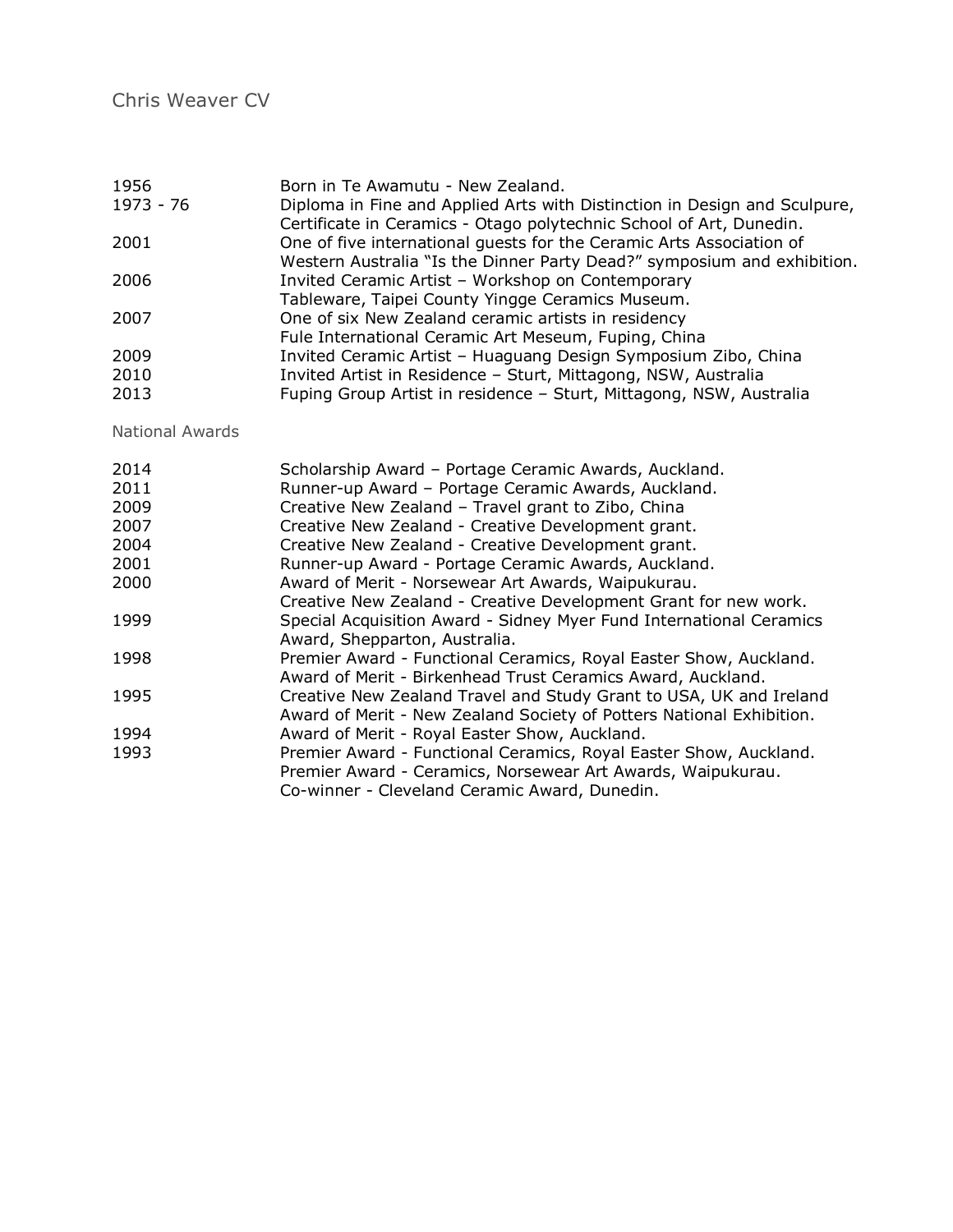International Exhibitions

| 2015             | "Of National Significance" Sturt Gallery, Mittagong, Australia           |
|------------------|--------------------------------------------------------------------------|
| 2014             | "Degrees of Connection" Five New Zealand Clay Artists                    |
|                  | Kerrie Lowe Gallery, Sydney, Australia                                   |
| 2013             | "The Fuping Group" Sturt Gallery, Mittagong, Australia                   |
| 2010             | "Handled" - (solo exhibition), Sturt Gallery, Mittagong, Australia       |
| 2009             | "Tablewares - An International Collection"                               |
|                  | Rex Irwin Art Gallery, Sydney, Australia                                 |
|                  | "Fuping - In Good Company", Skepsi Gallery, Melbourne, Australia         |
|                  | Huaguang Design Symposium, Zibo and Nanging, China                       |
| 2007             | Australasian Museum, FLICAM, Fuping, China                               |
| 2006             | "Form and Function" Ceramic invitational, Reynolds Gallery,              |
|                  | Santa Barbara, California, USA                                           |
| 2005             | "Touching Form" (solo exhibitions)                                       |
|                  | - Koru Gallery, Hong Kong and Taipei 101, Taipei, Taiwan.                |
| 2004             | "New Zealand Artists in Taipei" - selected New Zealand ceramic Artists,  |
|                  | Taipei 101, Taipei, Taiwan.                                              |
| 2002             | Mino International Ceramics Festival - Ceramic Park Mino, Tajimi City,   |
|                  | Japan (Honourable Mention).                                              |
|                  | "Space, Form & Fire" - Selected New Zealand Ceramic Artists.             |
|                  | - Gallery East, Perth, Ceramic Art Gallery, Sydney and                   |
|                  | Shepparton Art Gallery, Shepparton, Australia.                           |
| 2001             | "Three New Zealand Potters"                                              |
|                  | - Aoyama Green gallery, Tokyo, Gallery Ciel, Utsunumiya, Japan.          |
|                  | "Is The Dinner Party Dead?" - CAAWA (guest exhibitor), Perth, Australia. |
| 2000             | "Three New Zealand Potters"                                              |
|                  | - Aoyama Green Gallery, Tokyo, Tachikichi Com. Gallery, Kyoto, Japan.    |
|                  | 'A Decade in Review" - Shepparton Art Gallery Touring Exhibition,        |
|                  | Victoria, Australia.                                                     |
| 1999, 00, 02, 04 | Sidney Myer Fund International Ceramics Award, Shepparton, Australia.    |
| 1998             | "Six New Zealand Potters" - New Zealand Embassy, Tokyo, Japan.           |
| 1997             | "New Zealand ceramics" - Janice Rudy Gallery, Houston, USA.              |
| 1991             | "New Zealand Craft" - Hyakkado Gallery, Yonago and Kurayoshi, Japan.     |
| 1987, 88, 89, 91 |                                                                          |
| 96, 98           | Fletcher Challenge International Ceramics Award, Auckland,               |
|                  | New Zealand.                                                             |